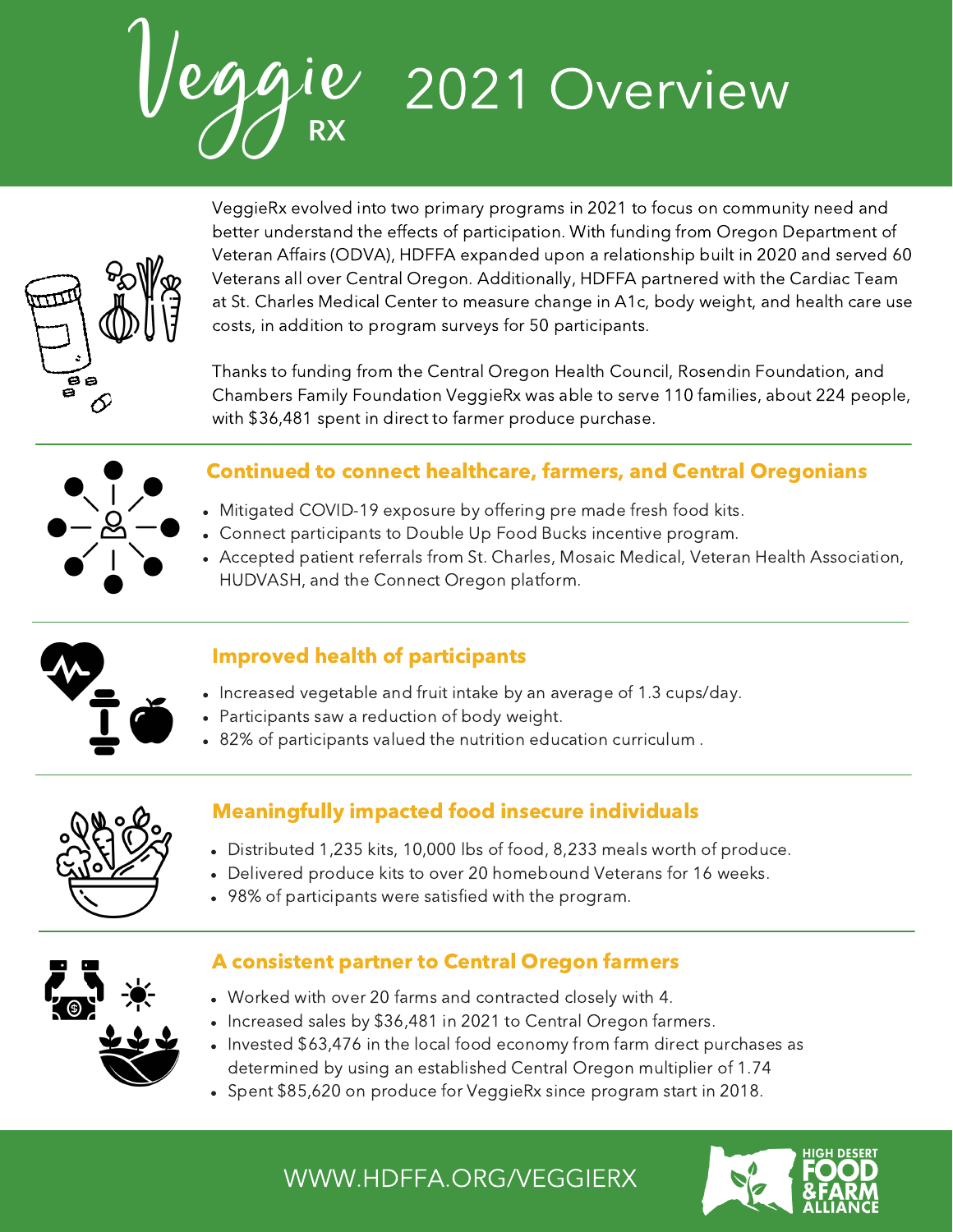In the 2021 season of VeggieRx two primary programming efforts have been achieved: 1) HDFFA partnered with St. Charles to pilot a VeggieRx program that measured the biometric impacts of participation, and 2) extended the program from 8 to 20 weeks.

VeggieRx programming consists of a \$20-30 kit of locally grown vegetables, nutrition resources and support from a nutrition professional, and coordinated recipes. In 2021, HDFFA distributed 1,235 kits of locally grown produce. These kits totaled about 10,000 lbs of fresh food - enough to make 8,233 nourishing meals. As food insecurity increases nationally and locally, making sure individuals have access to nutrition is increasingly important. Program participants increased their fruit and vegetable intake by 1.4 cups/day, and found the program as well as the nutrition resources extremely valuable. One participant shared:

> "*Being on an extreme budget for food, I have never had an opportunity to try alternative healthy eating. Being taught how to sub out unhealthy for healthy has made a huge difference with meal prep and learning how to store healthy foods to keep longer helps prevent me from buying cheap processed foods that aren't healthy at all. I'm amazed of how much more energy I seem to have now that I'm eating more fresh foods.*"

HDFFA worked closely with 20 farms throughout the VeggieRx season, teaching participants about the importance of eating seasonally and educating as to what can be grown in our region. One participant noted:

> *"I have learned to use more and varied veggies in the typical meals I cook. In addition, I have discovered new ways to prepare vegetables I would not normally eat. I have learned to substitute many starches with veggies and season meals with them also. Overall I credit the VeggieRx program for exposing me to a healthier nutritional awareness."*

100% of Rosendin Foundation funds went to produce for VeggieRx. Produce was purchased from 20 different farms and allocated to food insecure individuals that have a diet-related disease like diabetes or heart disease. Including the award from the Rosendin Foundation, HDFFA spent \$36,481 in locally grown fresh produce this year. Using our regional established Central Oregon multiplier of 1.74, we estimate an effect of \$63,476 in the local food economy from farm direct purchases. Participants, the local clinical community, and the food systems community all benefit from produce prescription programs such as these.

From all of us at HDFFA, thank you for your contribution to our local food system.